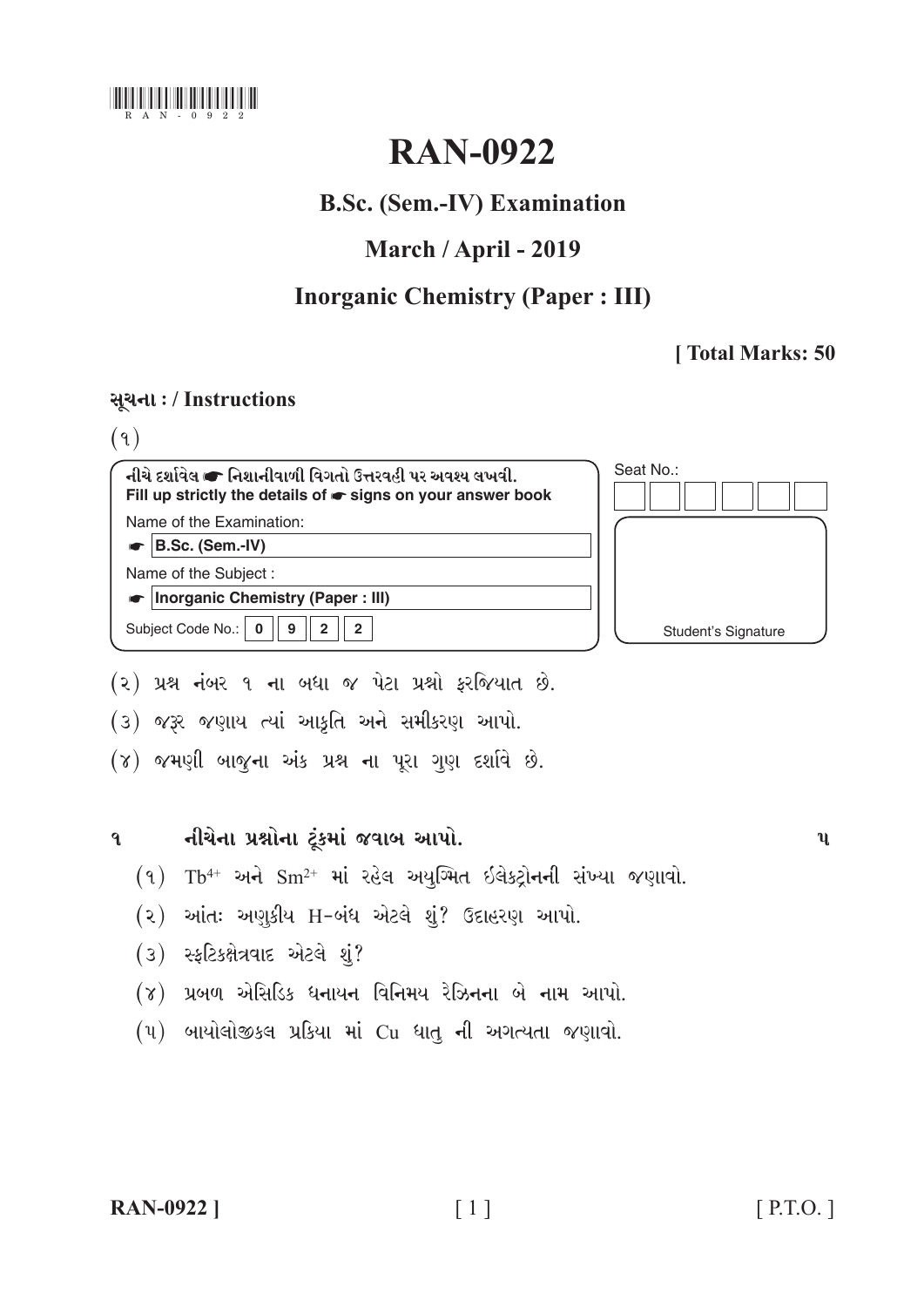નીચેના પ્રશ્નોમાંથી ગમે તે ત્રણના જવાબ આપો.  $\mathbf{z}$  $9<sub>u</sub>$ (૧) આંતરસંક્રાંતિક તત્વોની દ્વિતીય શ્રેણીના તત્વોના નામ આપો. તેમની ઈલેક્ટ્રોનીય સંસ્થના સમજાવો (૨) લેન્થેનાઇડ તત્વો ના અલગીકરણ માટેની દ્રાવક નિષ્કર્ષણ પધ્ધતિ વર્ણવો.  $(3)$  પરમાણુક્રમાંક વધતા લેન્થેનાઈડ  $(M^{3+})$  આયનોની ત્રિજયા કમશઃ ઘટે છે-સમજાવો. (૪) યુરેનિયમ અને પ્યુટોનિયમ ના ઔદ્યોગિક ઉપયોગો જણાવો. (૫) ટુંકમાં સમજાવો -(i) 4f કક્ષકો સમાવિષ્ટ હોય એવા સંકીર્ણ સંયોજનો જોવા મળતા નથી. (ii) સ્કેન્ડીયમ (Z=21) અને યીટિયમ (Z=39) ને રેર અર્થ ગણવામાં આવે છે. નીચેના પ્રશ્નોમાંથી ગમે તે ત્રણના જવાબ આપો.  $\overline{3}$  $q\mathbf{u}$  $(9)$  બરફ ની ઘનતા પાણીની ઘનતા કરતાં ઓછી હોય છે H-બંધ ના સંદર્ભ માં સમજાવો  $(2)$  H-બંધ ના આધારે સમજાવો-i) HF ની ઉષ્મીય એન્ટ્રોપી  $(\Delta Sp)$  ની કિમત NH, અને H2O કરતા ઓછી હોય છે. ii) એસિટિલિન અને હાઈડ્રોજન સાયનાઇડ ના અણુભાર ઘણા નજીક હોવા છતાં તેમના ઉત્કલનબિંદ્દ માં ઘણો તફાવત છે (3) CFT ના આધારે સંકીર્ણ સંયોજનો ના રંગ સમજાવો. (૪) સ્ફટિક ક્ષેત્ર સ્થિરીકરણ શકિત એટલે શું? d<sup>6</sup> ગુરૂ સ્પીન અષ્ટફલકીય અને સમચતુષ્ફલકીય રચના માટે CFSE ની ગણતરી કરો.  $(4)$  CFTના આધારે  $[Nif_a]^2$ ના ચુંબકીય ગુણધર્મની ચર્ચા કરો. સંકીર્ણ ની ચુંબકીય ચાકમાત્રા ગણો. નીચેના પ્રશ્નોમાંથી ગમે તે ત્રણના જવાબ આપો.  $9<sub>u</sub>$  $\gamma$ (૧) આયન વિનિમાયકો એટલે શું? ઉદાહરણ આપો. આયન વિનિમાયકોના સામાન્ય ગુણધર્મો જણાવો. આયન વિનિમય રેઝિન અને દ્રાવણ કલા વચ્ચે આયનોનું વિતરણ નકકી કરતા  $(5)$ 

પરિબળો ચર્ચો

**RAN-0922** 1

 $\lceil 2 \rceil$ 

[Contd.]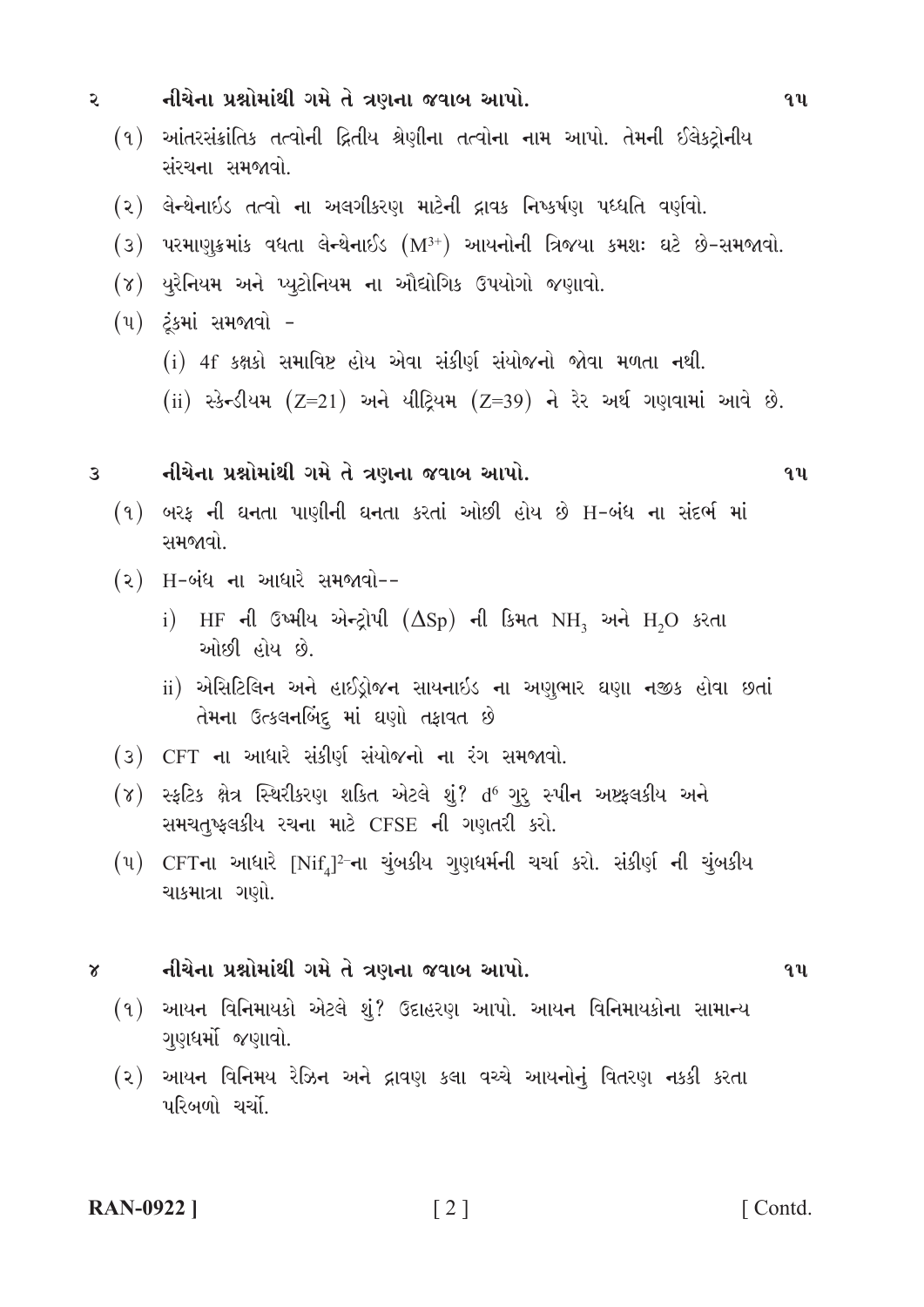- $(3)$  ઈલ્યુશન, ઈલ્યુઅન્ટ, ઈલ્યુએટ, રેઝિનની Total exchange capacity અને Break through capacity એટલે શું? ઈલ્યુશન આલેખ નું મહત્વ સમજાવો.
- $(7)$  કાર્બનડાયોકસાઈડના વાહક તરીકે હિમોગ્લોબીનની ઉપયોગીતા જણાવો અને માયાગ્લોબીન પર નોંધ લખો.
- $(4)$  ટંકનોંધ લખો ક્લોરોકિલ

#### **English Version**

#### **Instructions**

(1) As per the instruction no. 1 of page no. 1

- (2) All sub questions of question 1 are compulsory.
- (3) Give diagrams and equations wherever necessary.
- (4) Figures to the right indicate marks of the questions.

#### **1 Answer the following questions in brief. 5**

- (1) Mention the number of unpaired electron present in  $Tb^{4+}$  and  $Sm^{2+}$ .
- (2) With illustration define intra molecular H bond.
- (3) What is Crystal Field Theory?
- (4) Give two name of strong acidic cation exchange resin.
- (5) State the importance of Cu metal in biological system.

#### **2 Answer any three of the following. 15**

- (1) Name the elements of second inner transition series. Explain their electronic configuration
- (2) Describe solvent extraction method for the separation of rare earth elements.
- (3) With increasing atomic number, ionic radii of lanthanide  $(M^{3+})$  ions decrease - explain
- (4) Give industrial uses of Uranium and Plutonium.
- (5) Explain in brief :
	- (i) Metal ions having 4f orbital are not found to exhibit complex formation.
	- (ii) Scandium and Yttrium are called rare earth elements.